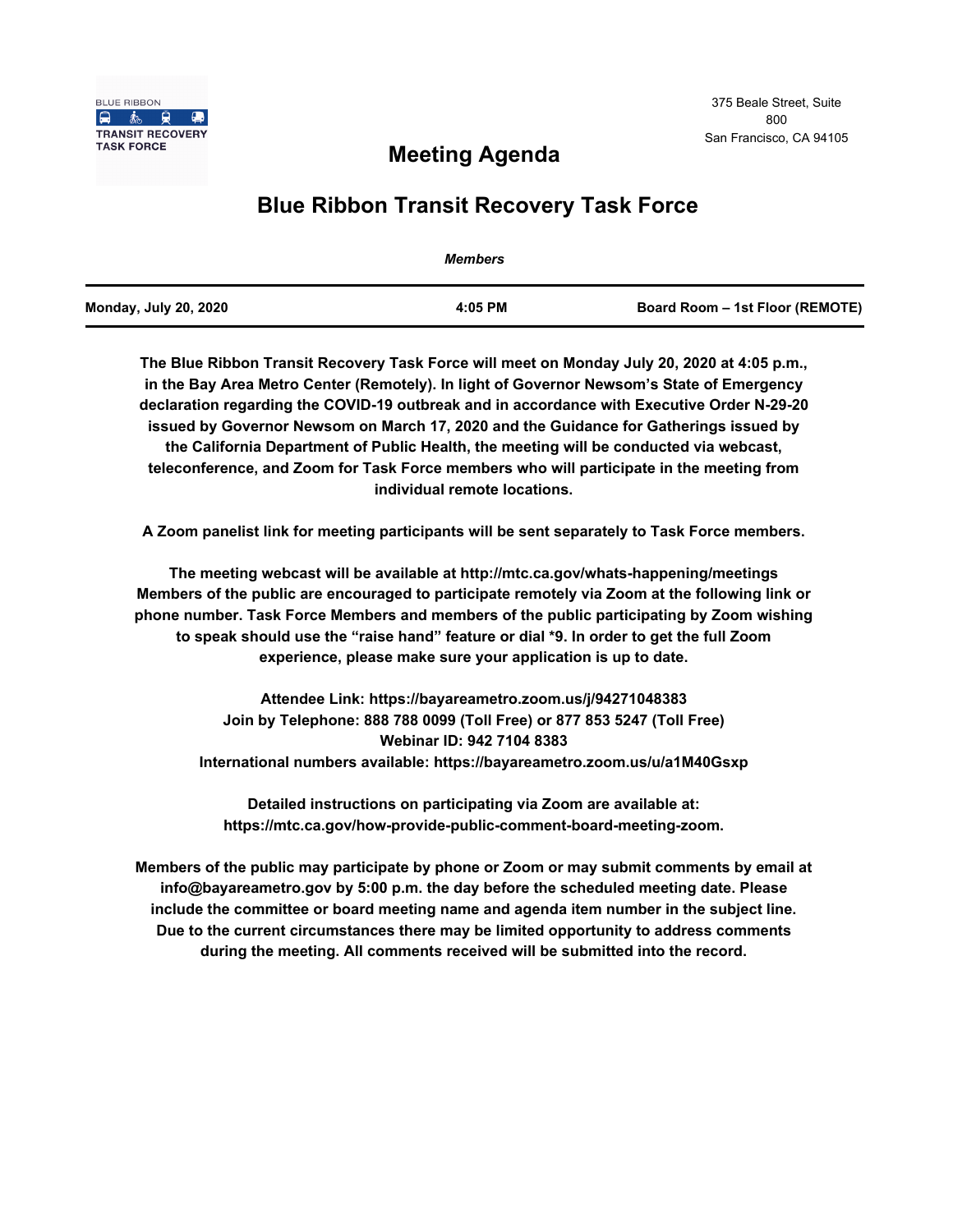#### **1. Roll Call / Confirm Quorum**

*A quorum of this Task Force shall be a majority of its voting members (17)*

### **2. Chair Comments**

*Commissioner Jim Spering*

## **3. Consent Calendar**

| 3а. | 20-1100             | Minutes of the June 29, 2020 Meeting   |
|-----|---------------------|----------------------------------------|
|     | <b>Action:</b>      | <b>Task Force Approval</b>             |
|     | <b>Attachments:</b> | Item 3a Minutes BRTRTF 6 29 2020       |
| 3b. | 20-1101             | <b>BRTRTF#3 Meeting Summary</b>        |
|     | <b>Action:</b>      | <b>Task Force Approval</b>             |
|     | <b>Attachments:</b> | Item 3b BRTRTF #3 Meeting Summary Memo |

# **4. Near-Term Recovery Update**

| 4a. | 20-1102             | <b>Transit Public Health and Safety Plan</b><br>Transit Operators will provide an update on their Health and Safety Plans.    |
|-----|---------------------|-------------------------------------------------------------------------------------------------------------------------------|
|     | <b>Action:</b>      | Information                                                                                                                   |
|     | <b>Presenter:</b>   | Steve Kinsey, CivicKnit and Transit Operators                                                                                 |
|     | <b>Attachments:</b> | <b>Item 4a Healthy Transit Update</b>                                                                                         |
|     |                     | Item 4a Urban Habitat TransForm Seamless ATU Letter                                                                           |
| 4b. | 20-1126             | Near-term Recovery Update<br>Transit Operators will provide an update on their coordination efforts and<br>recovery planning. |
|     | <b>Action:</b>      | Information                                                                                                                   |
|     | <b>Presenter:</b>   | Steve Kinsey, CivicKnit and Transit Operators                                                                                 |
|     | <b>Attachments:</b> | Item 4b Near-term Recovery Update - Transit Agency Presentation                                                               |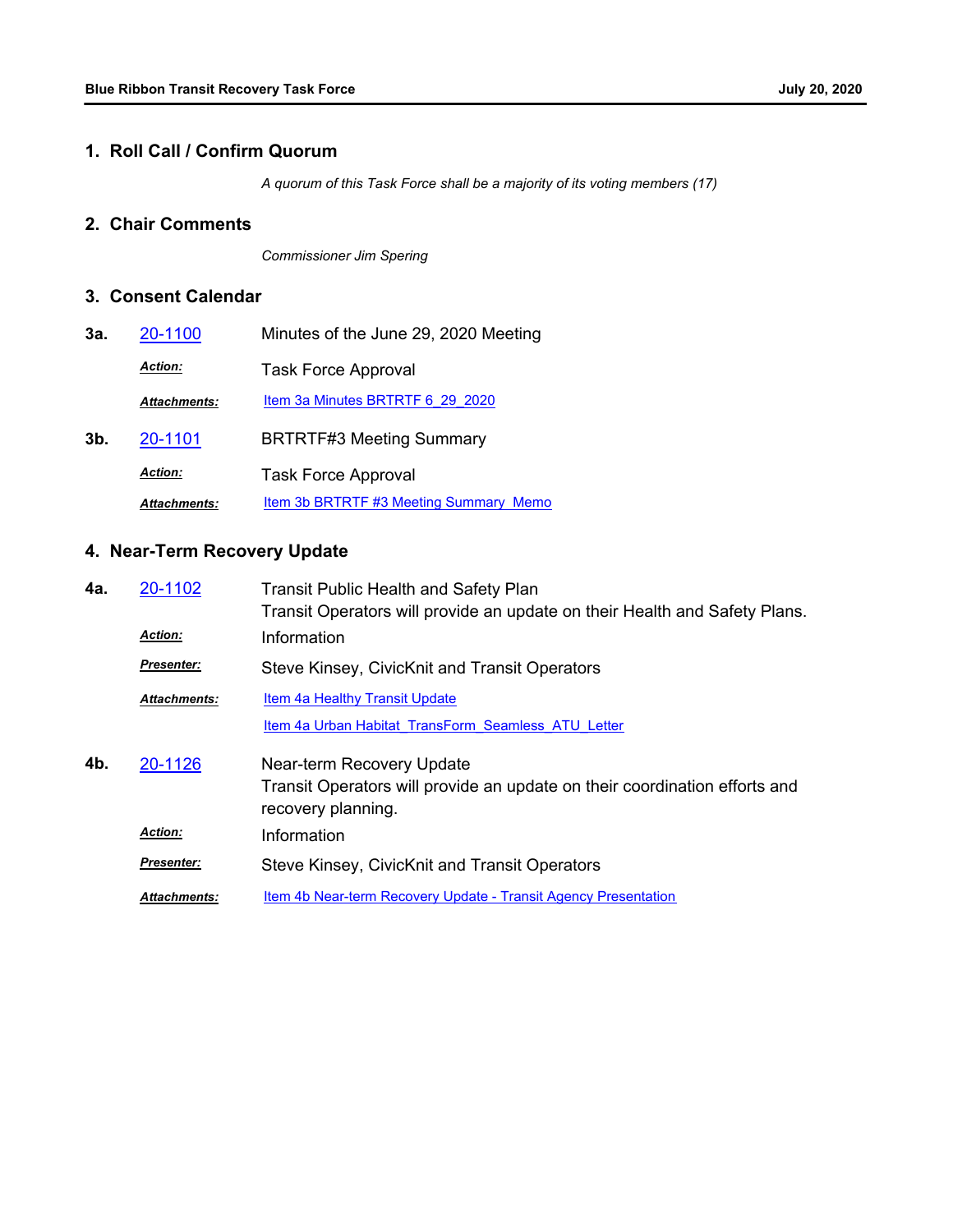### **5. Transformation Action Plan: Stage 3 Launch**

| 5а. | 20-1103             | Transformation Action Plan: Stage 3 Launch                                                                                                        |
|-----|---------------------|---------------------------------------------------------------------------------------------------------------------------------------------------|
|     |                     | Following a brief context setting presentation, Task force members will be<br>asked to share their priorities and ideas to be incorporated into a |
|     |                     | <b>Transformation Action Plan.</b>                                                                                                                |
|     | <b>Action:</b>      | Information                                                                                                                                       |
|     | <b>Presenter:</b>   | Steve Kinsey, CivicKnit / MTC staff                                                                                                               |
|     | <b>Attachments:</b> | Item 5 Memo Transformation Action Plan Intro Presentation                                                                                         |
|     |                     | <b>Transformation Action Plan Discussion</b>                                                                                                      |

### **6. Public Comments/ Other Business**

| 20-1153             | <b>Correspondence Received</b>                   |
|---------------------|--------------------------------------------------|
| <b>Attachments:</b> | Item 6 Transit Operators General Managers Letter |

## **7. Summary and Next Steps**

*Steve Kinsey, CivicKnit*

### **8. Adjournment / Next Meeting**

**The next meeting of the Blue Ribbon Transit Recovery Task Force will be held Monday, September 28, 2020 at 1:05 p.m. remotely and by webcast as appropriate.**